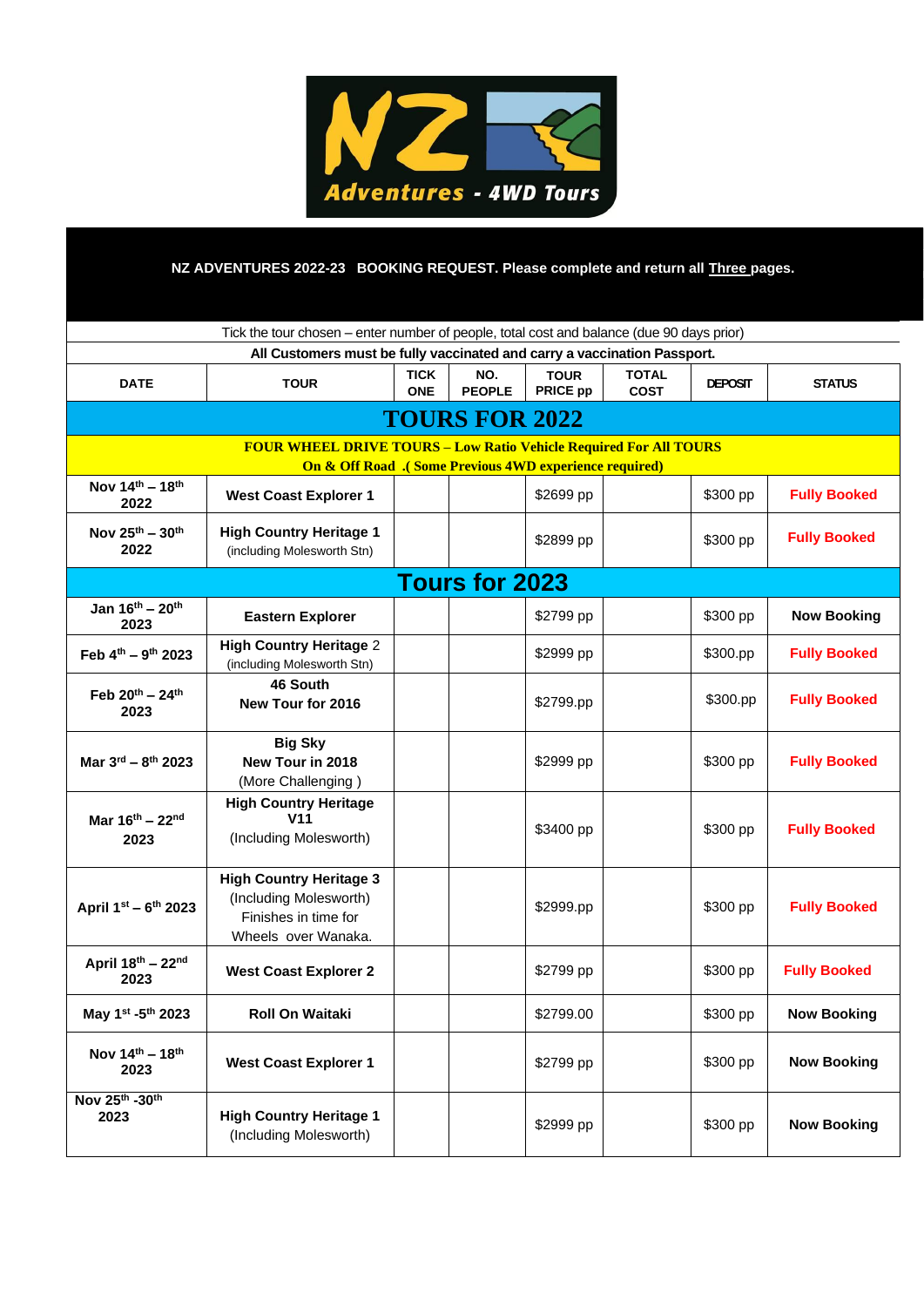**• LOW RATIO, HIGH CLEARANCE VEHICLES:** Suitable for all NZ Adventures Safaris. These vehicles are fitted with a transfer gearbox giving high and low ratios and also have high ground clearance and high profile tyres. This applies to most Utility style single cab extra and double cab 4WD vehicles. Examples might be Toyota Hilux, Mazda BT 50, Bounty. Ford Ranger, Couriers. Mitsubishi Triton.

**THE SUITABLE:** list would also include Nissan Safari, Patrol , Terrano , Navara D40 & D22. Mistral .Isuzu Bighorn, Mu & MUX. Honda Horizon & Crossroad. Holden Jackaroo, Monteray , Colorado 7 & Trailblazer. Mazda Marvie, Suzuki Jimny ( 2 persons only in Jimny) . Mitsubishi Pajero, Proceed ,Challengers & L300 Vans ,Toyota Surf, Prado Landcruisers, & Fortuner ( all series including the same vehicles branded as Lexus) Landrover Defender, Jeep (any with Low range Transmission).and high profile A/T Tyres only. Ford Explorer & Maverick, Hyundai Terracan,

**UNSUITABLE: Vehicles would generally ( there have been exceptions) include the following,** Audi Q7**,all** Subarus , BMW X3,X5, & X9, VW Tiguan & Amarok Landrover Freelander, Discovery & Range Rover. Jeep Renegade, Mercedes,GL & M & ML Class, Ford Escape & Territory, Honda CRV, Nissan X Trail & Mirano & Pathfinder. Toyota Highlander, Harrier/Lexus RX ,Rav 4, Volvo XC, Holden Captiva, Mitrubishi Outlander, Airtrek, & RVR, SSangyong Kyron, Rexton,. Hyundai Sante Fe & Tuscon. Skoda Yeti, LDV, Great Wall, Foton.

**Please note:** This list is not definitive, there are suitable new models coming along. If you have any questions or a vehicle you are unsure about please give us a ring to discuss this.

All vehicles need to be driven carefully and with all due regard to avoid damage as track conditions do alter generally due to weather conditions . **Vehicles with Standard Road Tyres or Low Profile Tyres fitted either new or aftermarket are not suitable for NZ Adventures Tours.**

| <b>YOUR BOOKING INFORMATION</b> (please complete all panels and return)      |                                       |  |                            |  |                                                                  |                |      |     |            |           |   |  |  |
|------------------------------------------------------------------------------|---------------------------------------|--|----------------------------|--|------------------------------------------------------------------|----------------|------|-----|------------|-----------|---|--|--|
| Name of principal<br>driver                                                  |                                       |  |                            |  |                                                                  | Pre. name      |      |     |            |           |   |  |  |
| <b>Drivers Address</b>                                                       |                                       |  |                            |  |                                                                  |                |      |     |            |           |   |  |  |
| Town/ City                                                                   |                                       |  |                            |  |                                                                  |                |      |     |            | Post code |   |  |  |
| <b>Driver Phones</b>                                                         | Home                                  |  |                            |  | Work                                                             |                |      | Mob |            |           |   |  |  |
| <b>Driver Email</b>                                                          |                                       |  |                            |  |                                                                  |                |      |     |            |           |   |  |  |
| Passenger 1 Name                                                             | Pref. name                            |  |                            |  |                                                                  |                |      |     |            |           |   |  |  |
| Passenger 2 Name                                                             | Pref. name                            |  |                            |  |                                                                  |                |      |     |            |           |   |  |  |
| Passenger 3 Name                                                             | Pref. name                            |  |                            |  |                                                                  |                |      |     |            |           |   |  |  |
| Passenger address if<br>different from drivers.                              |                                       |  |                            |  |                                                                  |                |      |     |            | Post code |   |  |  |
| Accommodation<br>(based on twin<br>share)                                    | Room (twin beds)<br>Room (double bed) |  |                            |  | Single occupancy<br>$(+\$85pp/night)$<br>(applies if 1 per room) |                |      |     |            |           |   |  |  |
| Payment options<br>(tick one)                                                | <b>Direct</b><br>Credit               |  | Payment<br>made at<br>Bank |  |                                                                  | Credit<br>Card | Visa |     | Mastercard | Security  | # |  |  |
| Card numbers                                                                 |                                       |  |                            |  |                                                                  |                |      |     |            |           |   |  |  |
| <b>NB</b> (a surcharge of 3%<br>applies for ALL credit<br>card transactions) | Name on card<br>Signature             |  |                            |  |                                                                  | Expiry date    |      |     |            |           |   |  |  |
| Your or Hired<br>Vehicle details                                             | Make/model<br>if hired?               |  |                            |  |                                                                  | Hire company   |      |     |            |           |   |  |  |

# **PAYMENTS – PLEASE NOTE**

• A \$300.00 per person booking fee is required to secure bookings.

• Direct credit or internet transfers are the best method for payment.

• A 3% additional charge will be levied on Credit Card transactions. (This is what the Bank charges us.)

• Due date for full balance of payment is 90 days prior to the tour start. This information is also on your Tax Invoice.

• Direct credit: NZ Adventures, BNZ. Invercargill. Acc # 02 0924 0053356 02

•.If by direct credit, or Bank Payment from a trust or business account it is **essential** to also supply your full booking name with the payment.

• If making "at bank" deposits into our account, please ring and advise us.

• If paying by credit card, the balance will be deducted from your card after notification on the due date.

## **CANCELLATION**

• Please read the cancellation policy overleaf. If the tour fails to reach sufficient numbers a full refund will be made.